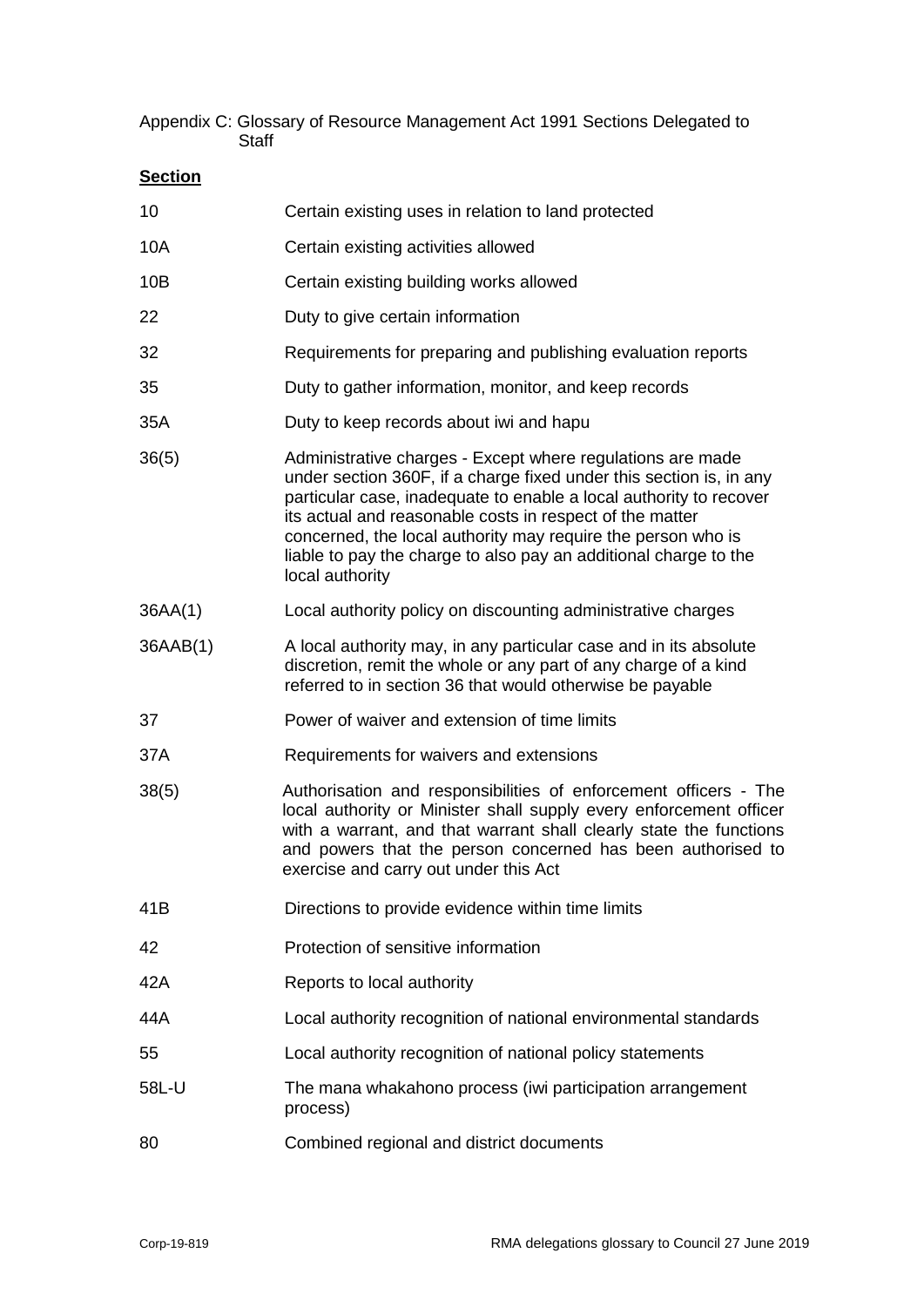| 86D             | Environment Court may order rule to have legal effect from date<br>other than standard date    |
|-----------------|------------------------------------------------------------------------------------------------|
| 87AAD           | Overview of application of this Part to boundary activities and fast<br>track applications     |
| 87BA            | Boundary activities approved by neighbours on infringed<br>boundaries are permitted activities |
| 87BB            | Activities meeting certain requirements are permitted activities                               |
| 87E             | Consent authority's decision on request                                                        |
| 87F             | Consent authority's subsequent processing                                                      |
| 87G             | Environment Court determines application                                                       |
| 88              | Making an application                                                                          |
| 89A             | Applications affecting navigation to be referred to Maritime New<br>Zealand                    |
| 91              | Deferral pending application for additional consents                                           |
| 92              | Further information, or agreement, may be requested                                            |
| 92A             | Responses to request                                                                           |
| 92B             | Responses to notification                                                                      |
| 95              | Time limit for public notification or limited notification                                     |
| 95A             | Public notification of consent application                                                     |
| 95B             | Limited notification of consent applications                                                   |
| 95C             | Public notification of consent application after request for further<br>information or report  |
| 95 <sub>D</sub> | Consent authority decides if adverse effects likely to be more than<br>minor                   |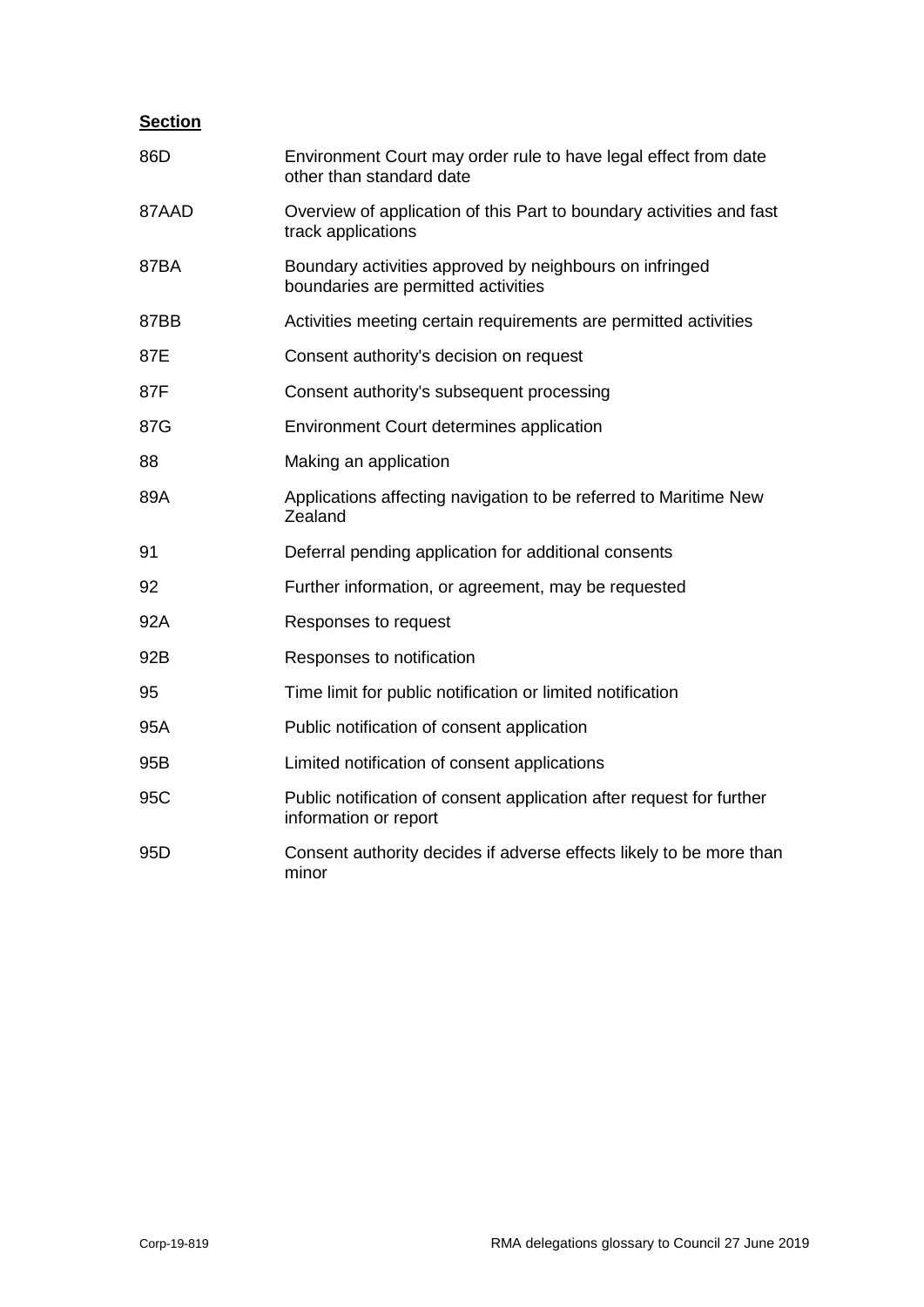| 95E  | Consent authority decides if person is affected person                         |
|------|--------------------------------------------------------------------------------|
| 95F  | Status of protected customary rights group                                     |
| 98   | Advice of submissions to applicant                                             |
| 99   | Pre-hearing meetings                                                           |
| 99A  | Mediation                                                                      |
| 100  | Obligation to hold a hearing                                                   |
| 101  | Hearing date and notice                                                        |
| 102  | Joint hearings by 2 or more consent authorities                                |
| 103  | Combined hearings in respect of 2 or more applications                         |
| 104  | Consideration of applications                                                  |
| 104A | Determination of applications for controlled activities                        |
| 104B | Determination of applications for discretionary or non-complying<br>activities |
| 104C | Determination of applications for restricted discretionary activities          |
| 104D | Particular restrictions for non-complying activities                           |
| 104F | Implementation of national environmental standards                             |
| 105  | Matters relevant to certain applications                                       |
| 106  | Consent authority may refuse subdivision consent in certain<br>circumstances   |
| 108  | Conditions of resource consents                                                |
| 108A | <b>Bonds</b>                                                                   |
| 109  | Special provisions in respect of bonds or covenants                            |
| 110  | Refund of money and return of land where activity does not<br>proceed          |
| 113  | Decisions on applications to be in writing, etc.                               |
| 114  | Notification                                                                   |
| 124  | Exercise of resource consent while applying for new consent                    |
| 124A | When sections 124B and 124C apply and when they do not apply                   |
| 124B | Applications by existing holders of resource consents                          |
| 124C | Applications by persons who are not existing holders of resource<br>consents   |
| 125  | Lapsing of consent                                                             |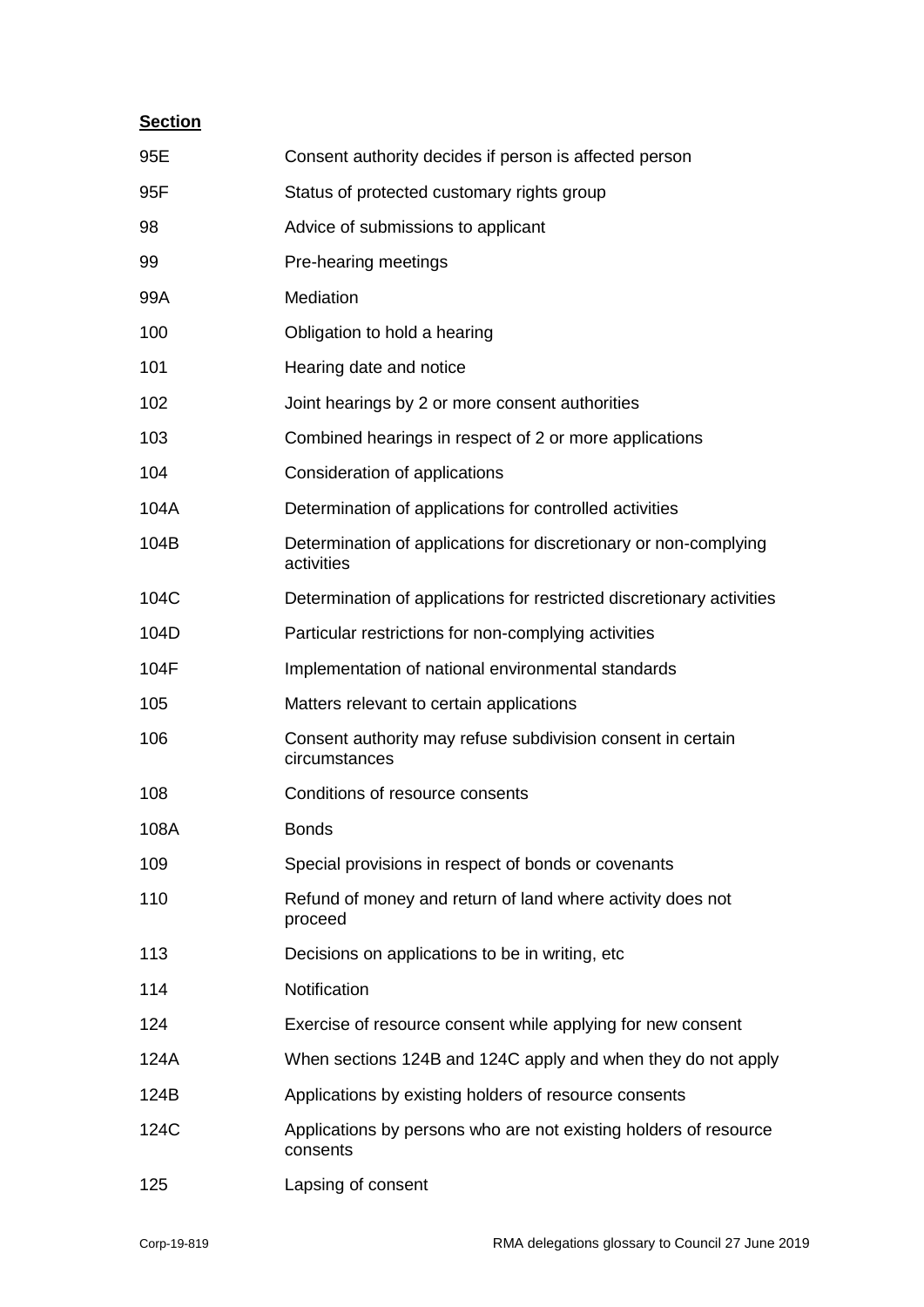| 126   | Cancellation of consent                                                                                           |
|-------|-------------------------------------------------------------------------------------------------------------------|
| 127   | Change or cancellation of consent condition on application by<br>consent holder                                   |
| 128   | Circumstances when consent conditions can be reviewed                                                             |
| 129   | Notice of review                                                                                                  |
| 132   | Decisions on review of consent conditions                                                                         |
| 133A  | Minor corrections of resource consents                                                                            |
| 134   | Land use and subdivision consents attach to land                                                                  |
| 138   | Surrender of consent                                                                                              |
| 138A  | Special provisions relating to coastal permits for dumping and<br>incineration                                    |
| 139   | Consent authorities and Environmental Protection Authority to<br>issue certificates of compliance                 |
| 139A  | Consent authorities to issue existing use certificates                                                            |
| 149B  | Local authority's obligations if matter called in                                                                 |
| 149G  | EPA must provide board or Court with necessary information                                                        |
| 149W  | Local authority to implement decision of board or Court about<br>proposed regional plan or change or variation    |
| 149ZD | Costs of processes under this Part recoverable from applicant                                                     |
| 168   | Notice of requirement to territorial authority                                                                    |
| 168A  | Notice of requirement by territorial authority                                                                    |
| 169   | Further information, notification, submissions, and hearing for<br>notice of requirement to territorial authority |
| 171   | Recommendation by territorial authority                                                                           |
| 173   | Notification of decision on designation                                                                           |
| 174   | Appeals                                                                                                           |
| 175   | Designation to be provided for in district plan                                                                   |
| 176   | Effect of designation                                                                                             |
| 176A  | Outline plan                                                                                                      |
| 178   | Interim effect of requirements for designations                                                                   |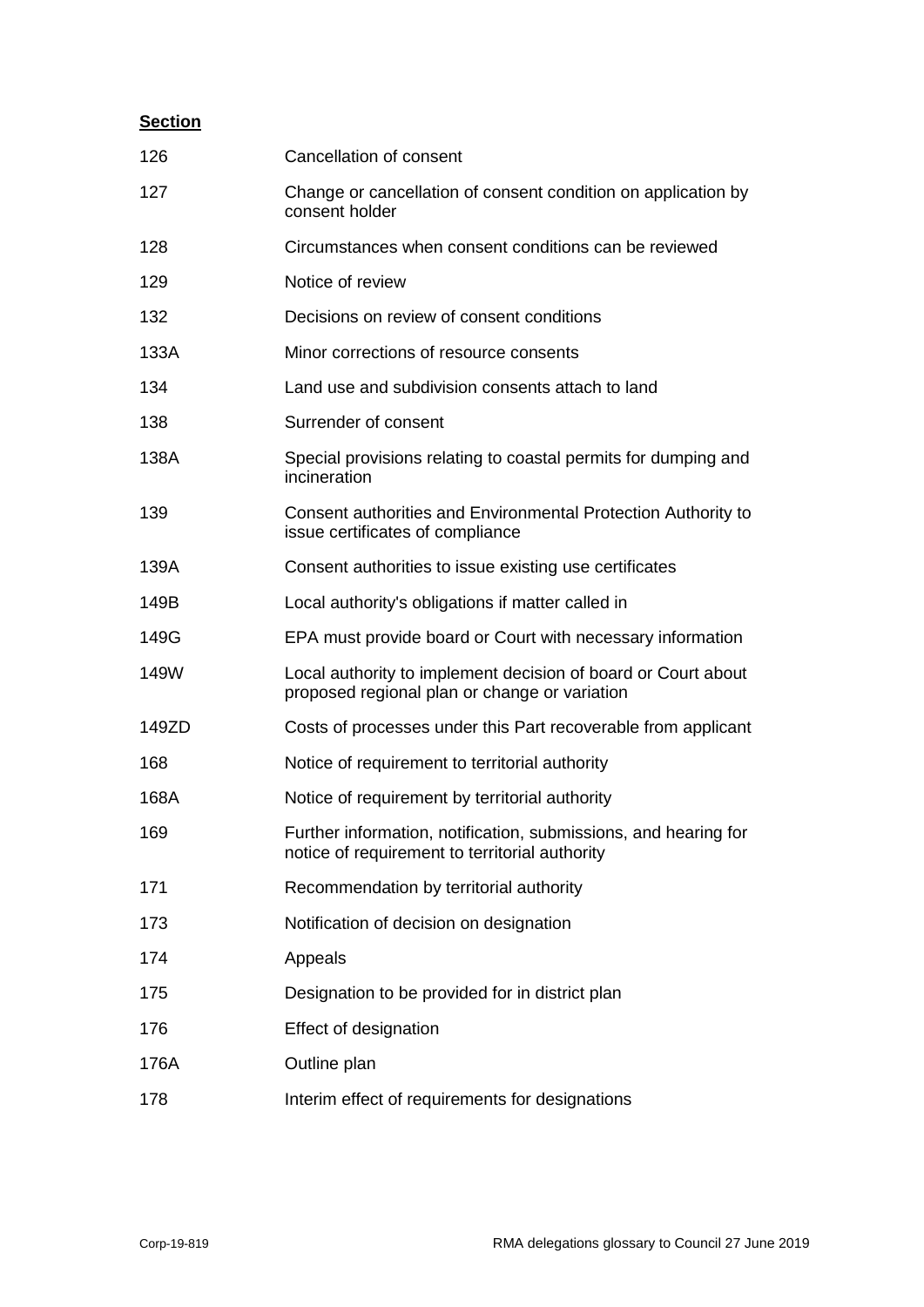| 181(3)      | Alteration of designation - Circumstances where a territorial<br>authority may alter a designation in its district plan |
|-------------|-------------------------------------------------------------------------------------------------------------------------|
| 184         | Lapsing of designations which have not been given effect to                                                             |
| 189A        | Notice of requirement for heritage order by territorial authority                                                       |
| 190         | Further information, notification, submissions, and hearing for<br>notice of requirement to territorial authority       |
| 193         | Effect of heritage order                                                                                                |
| 194         | Interim effect of requirement                                                                                           |
| 195A        | Alteration of heritage order                                                                                            |
| 198A        | Sections 198B to 198G apply to requirements under section 168<br>or 189                                                 |
| 198B        | Requiring authority or heritage protection authority's request                                                          |
| 198C        | Territorial authority's decision on request                                                                             |
| 198D        | Territorial authority's subsequent processing                                                                           |
| 198E        | <b>Environment Court decides</b>                                                                                        |
| 198F        | Residual powers of territorial authority                                                                                |
| 198G        | When territorial authority must deal with requirement                                                                   |
| 198H        | Sections 1981 to 198M apply to requirements under section 168A<br>or 189A                                               |
| <b>1981</b> | Territorial authority's decision                                                                                        |
| 198J        | Territorial authority's subsequent processing                                                                           |
| 198K        | <b>Environment Court decides</b>                                                                                        |
| 198L        | Residual powers of territorial authority                                                                                |
| 198M        | When territorial authority must deal with requirement                                                                   |
| 220         | Condition of subdivision consents                                                                                       |
| 221         | Territorial authority to issue a consent notice                                                                         |
| 222         | <b>Completion certificates</b>                                                                                          |
| 223         | Approval of survey plan by territorial authority                                                                        |
| 224         | Restrictions upon deposit of survey plan                                                                                |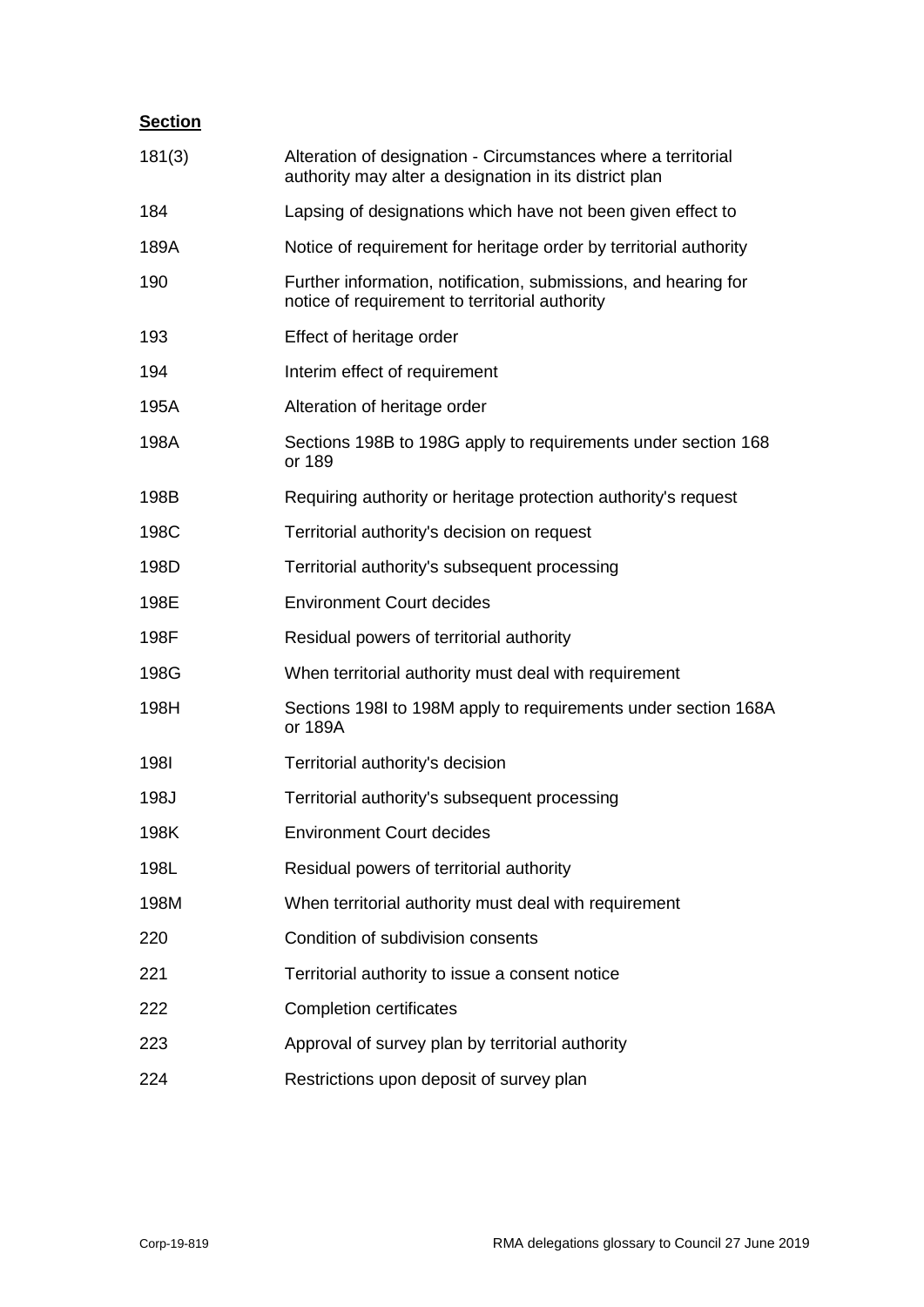| 226(1)(e)  | Restriction upon issue of certificates of title for subdivision - [The<br>Registrar-General of Land] shall not issue a certificate of title for<br>any land that is shown as a separate allotment on a survey plan<br>(being a certificate issued to give effect to the subdivision shown<br>on that survey plan), unless he or she is satisfied, after due<br>inquiry, that- The territorial authority has [given a certificate<br>signed by the principal administrative officer or other authorised<br>officer to the effect]-<br>(i) That there is no district plan for the area to which the survey<br>plan relates, and that the allotment is in accordance with the<br>requirements and provisions of the proposed district plan; or<br>ii) That the allotment is in accordance with the requirements and<br>provisions of the district plan and the proposed district plan (if any)<br>for the area to which the survey plan relates; or<br>(iii) That the allotment is in accordance with a permission or<br>permissions granted under Part 2 or Part 4 of the Town and<br>Country Planning Act 1977 |
|------------|---------------------------------------------------------------------------------------------------------------------------------------------------------------------------------------------------------------------------------------------------------------------------------------------------------------------------------------------------------------------------------------------------------------------------------------------------------------------------------------------------------------------------------------------------------------------------------------------------------------------------------------------------------------------------------------------------------------------------------------------------------------------------------------------------------------------------------------------------------------------------------------------------------------------------------------------------------------------------------------------------------------------------------------------------------------------------------------------------------------|
| 227        | Cancellation of prior approvals                                                                                                                                                                                                                                                                                                                                                                                                                                                                                                                                                                                                                                                                                                                                                                                                                                                                                                                                                                                                                                                                               |
| 234        | Variation or cancellation of esplanade strips                                                                                                                                                                                                                                                                                                                                                                                                                                                                                                                                                                                                                                                                                                                                                                                                                                                                                                                                                                                                                                                                 |
| 235        | Creation of esplanade strips by agreement                                                                                                                                                                                                                                                                                                                                                                                                                                                                                                                                                                                                                                                                                                                                                                                                                                                                                                                                                                                                                                                                     |
| 237        | Approval of survey plans where esplanade reserve or esplanade<br>strips required                                                                                                                                                                                                                                                                                                                                                                                                                                                                                                                                                                                                                                                                                                                                                                                                                                                                                                                                                                                                                              |
| 237B       | <b>Access strips</b>                                                                                                                                                                                                                                                                                                                                                                                                                                                                                                                                                                                                                                                                                                                                                                                                                                                                                                                                                                                                                                                                                          |
| 237C       | Closure of strips to public                                                                                                                                                                                                                                                                                                                                                                                                                                                                                                                                                                                                                                                                                                                                                                                                                                                                                                                                                                                                                                                                                   |
| 237D       | Transfers to the Crown or regional council                                                                                                                                                                                                                                                                                                                                                                                                                                                                                                                                                                                                                                                                                                                                                                                                                                                                                                                                                                                                                                                                    |
| 237E       | Compensation for taking of esplanade reserves or strips on<br>allotments of less than 4 hectares                                                                                                                                                                                                                                                                                                                                                                                                                                                                                                                                                                                                                                                                                                                                                                                                                                                                                                                                                                                                              |
| 237F       | Compensation for taking of esplanade reserves or strips on<br>allotments of 4 hectares or more                                                                                                                                                                                                                                                                                                                                                                                                                                                                                                                                                                                                                                                                                                                                                                                                                                                                                                                                                                                                                |
| 237G       | Compensation                                                                                                                                                                                                                                                                                                                                                                                                                                                                                                                                                                                                                                                                                                                                                                                                                                                                                                                                                                                                                                                                                                  |
| 237H       | Valuation                                                                                                                                                                                                                                                                                                                                                                                                                                                                                                                                                                                                                                                                                                                                                                                                                                                                                                                                                                                                                                                                                                     |
| 240        | Covenant against transfer of allotments                                                                                                                                                                                                                                                                                                                                                                                                                                                                                                                                                                                                                                                                                                                                                                                                                                                                                                                                                                                                                                                                       |
| 241        | Amalgamation of allotments                                                                                                                                                                                                                                                                                                                                                                                                                                                                                                                                                                                                                                                                                                                                                                                                                                                                                                                                                                                                                                                                                    |
| 243        | Survey plan approved subject to grant or reservation of<br>easements                                                                                                                                                                                                                                                                                                                                                                                                                                                                                                                                                                                                                                                                                                                                                                                                                                                                                                                                                                                                                                          |
| 267(1A)(b) | Authority to make decisions on behalf of Council during<br>conferencing under section 267                                                                                                                                                                                                                                                                                                                                                                                                                                                                                                                                                                                                                                                                                                                                                                                                                                                                                                                                                                                                                     |
| 267(2)     | Request an Environment Judge to convene a conference                                                                                                                                                                                                                                                                                                                                                                                                                                                                                                                                                                                                                                                                                                                                                                                                                                                                                                                                                                                                                                                          |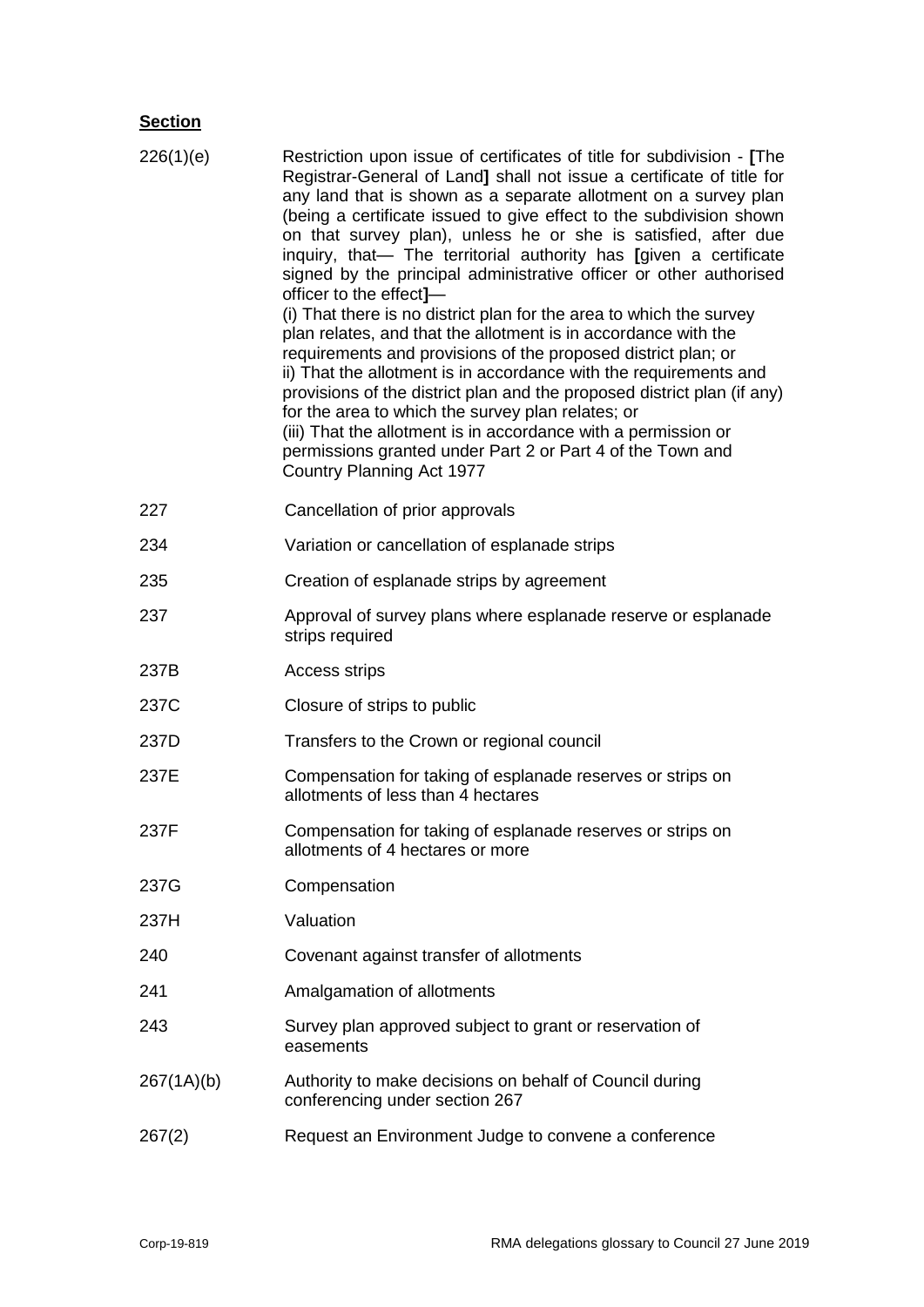| 268A(3)(b) | Authority to make decisions on behalf of Council during<br>alternative dispute resolution under section 268 |
|------------|-------------------------------------------------------------------------------------------------------------|
| 311        | Application for declaration                                                                                 |
| 314        | Scope of enforcement order                                                                                  |
| 315        | Compliance with enforcement order                                                                           |
| 316        | Application for enforcement order                                                                           |
| 317        | Notification of application                                                                                 |
| 318        | Right to be heard                                                                                           |
| 319        | Decision on application                                                                                     |
| 320        | Interim enforcement order                                                                                   |
| 321        | Change or cancellation of enforcement order                                                                 |
| 322        | Scope of abatement notice                                                                                   |
| 323        | Compliance with abatement notice                                                                            |
| 324        | Form and content of abatement notice                                                                        |
| 325A       | Cancellation of abatement notice                                                                            |
| 327        | Issue and effect of excessive noise direction                                                               |
| 328        | Compliance with an excessive noise direction                                                                |
| 330        | Emergency works and power to take preventive or remedial action                                             |
| 332        | Power of entry for inspection                                                                               |
| 333        | Power of entry for survey                                                                                   |
| 336        | Return of property seized under sections 323 and 328                                                        |
| 338        | Offences against this Act                                                                                   |
| 343B       | Commission of infringement offence                                                                          |
| 343C       | Infringement notices                                                                                        |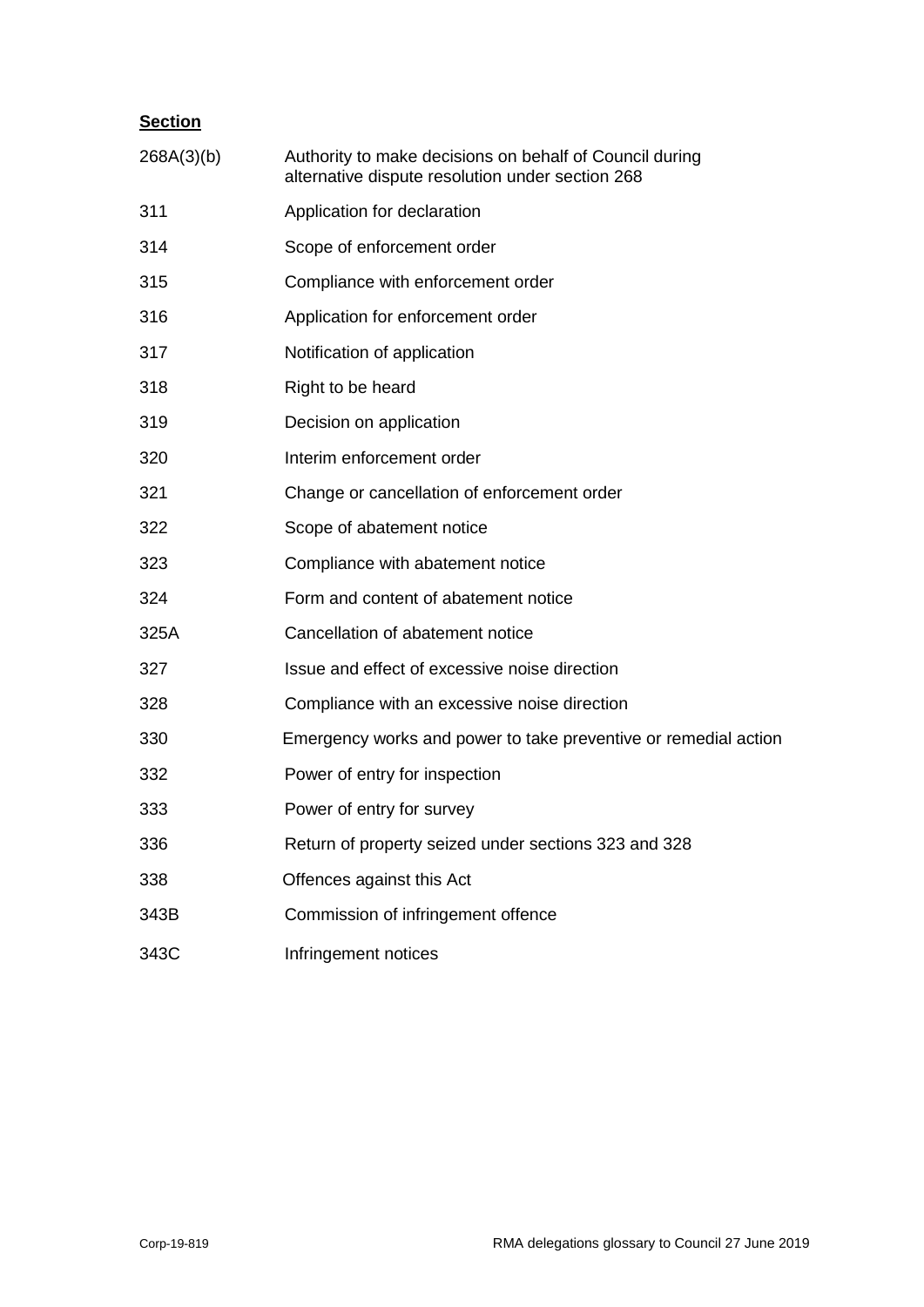| Schedule 1    | Preparation, change, and review of policy statements and plans                  |
|---------------|---------------------------------------------------------------------------------|
| <b>Clause</b> |                                                                                 |
| 1A            | Mana Whakahono a Rohe to be complied with                                       |
| 1B            | Relationship with iwi participation legislation                                 |
| 3             | Consultation                                                                    |
| 3A            | Consultation in relation to policy statements                                   |
| 3B            | Consultation with iwi authorities                                               |
| 4             | Requirements to be inserted prior to notification of proposed<br>district plans |
| 4A            | Further pre-notification requirements concerning iwi authorities                |
| 5             | Public notice and provision of document to public bodies                        |
| 5A            | Option to give limited notification of proposed change or variation             |
| 6             | Making of submissions under clause 5                                            |
| 7             | Public notice of submissions                                                    |
| 8             | Certain persons may make further submissions                                    |
| 8AA           | Resolution of disputes                                                          |
| 8B            | Hearing by local authority                                                      |
| 8C            | Hearing not needed                                                              |
| 10A           | Application to Minister for an extension of time                                |
| 11            | Notification of decision                                                        |
| 15            | Hearing by the [Environment Court]                                              |
| 16            | Amendment of proposed policy statement or plan                                  |
| 16B           | Merger with proposed policy statement or plan                                   |
| 20            | Operative date                                                                  |
| 20A           | Correction of operative policy statement or plan                                |
| 23            | Further information may be required                                             |
| 24            | Modification of request                                                         |
| 25(1)         | Local authority to consider request                                             |
| 26A           | Mana Whakahono a Rohe                                                           |
| 29(2)         | Procedure under this Part                                                       |
| 34            | Consultation on proposal to incorporate material by reference                   |
| 35            | Access to material incorporated by reference                                    |